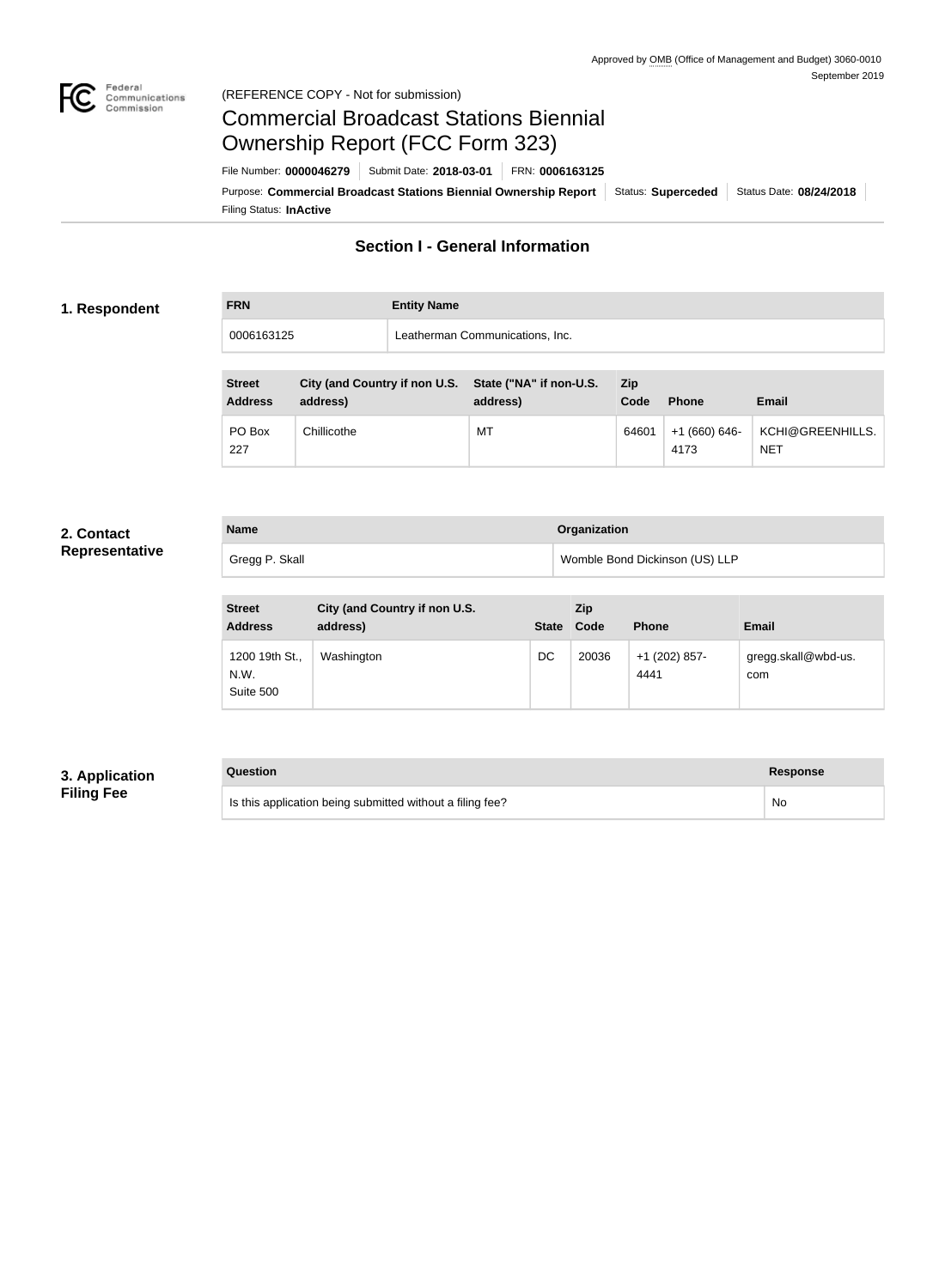| <b>Fees</b> | <b>Application Type</b> | <b>Form Number</b> | <b>Fee Code</b> | Quantity      | <b>Fee Amount</b> | <b>Subtotal</b> |
|-------------|-------------------------|--------------------|-----------------|---------------|-------------------|-----------------|
|             | Biennial                | Form 323           | <b>MAR</b>      | ີ<br><u>_</u> | 85                | \$140.00        |
|             |                         |                    |                 |               | Total             | \$140.00        |

### **4. Nature of Respondent**

| (a) Provide the following information about the Respondent: |                        |
|-------------------------------------------------------------|------------------------|
| <b>Relationship to stations/permits</b>                     | Licensee               |
| <b>Nature of Respondent</b>                                 | For-profit corporation |

**(b) Provide the following information about this report:**

| <b>Purpose</b> | Biennial                                                                                                                                                                               |
|----------------|----------------------------------------------------------------------------------------------------------------------------------------------------------------------------------------|
| "As of" date   | 10/01/2017                                                                                                                                                                             |
|                | When filing a biennial ownership report or validating<br>and resubmitting a prior biennial ownership report, this<br>date must be Oct. 1 of the year in which this report is<br>filed. |

#### **5. Licensee(s) and Station(s)**

#### **Respondent is filing this report to cover the following Licensee(s) and station(s):**

| Licensee/Permittee Name         | <b>FRN</b> |
|---------------------------------|------------|
| Leatherman Communications, Inc. | 0006163125 |

| Fac. ID No. | <b>Call Sign</b> | <b>City</b>        | <b>State</b> | <b>Service</b> |
|-------------|------------------|--------------------|--------------|----------------|
| 63377       | <b>KCHI</b>      | <b>CHILLICOTHE</b> | <b>MO</b>    | AM             |
| 63378       | KCHI-FM          | <b>CHILLICOTHE</b> | <b>MO</b>    | <b>FM</b>      |

## **Section II – Biennial Ownership Information**

**1. 47 C.F.R. Section 73.3613 and Other Documents**

Licensee Respondents that hold authorizations for one or more full power television, AM, and/or FM stations should list all contracts and other instruments set forth in 47 C.F.R. Section 73.3613(a) through (c) for the facility or facilities listed on this report. In addition, attributable Local Marketing Agreements (LMAs) and attributable Joint Sales Agreements (JSAs) must be disclosed by the licensee of the brokering station on its ownership report. If the agreement is an attributable LMA, an attributable JSA, or a network affiliation agreement, check the appropriate box. Otherwise, select "Other." Non-Licensee Respondents, as well as Licensee Respondents that only hold authorizations for Class A television and/or low power television stations, should select "Not Applicable" in response to this question.

| Document Information                            |                                                    |  |
|-------------------------------------------------|----------------------------------------------------|--|
| Description of contract or instrument           | ARTICLES OF INCORPORATION                          |  |
| Parties to contract or instrument               | <b>STATE OF MISSOURI</b>                           |  |
| Date of execution                               | 06/1984                                            |  |
| Date of expiration                              | No expiration date                                 |  |
| <b>Agreement type</b><br>(check all that apply) | Other<br>Agreement Type: ARTICLES OF INCORPORATION |  |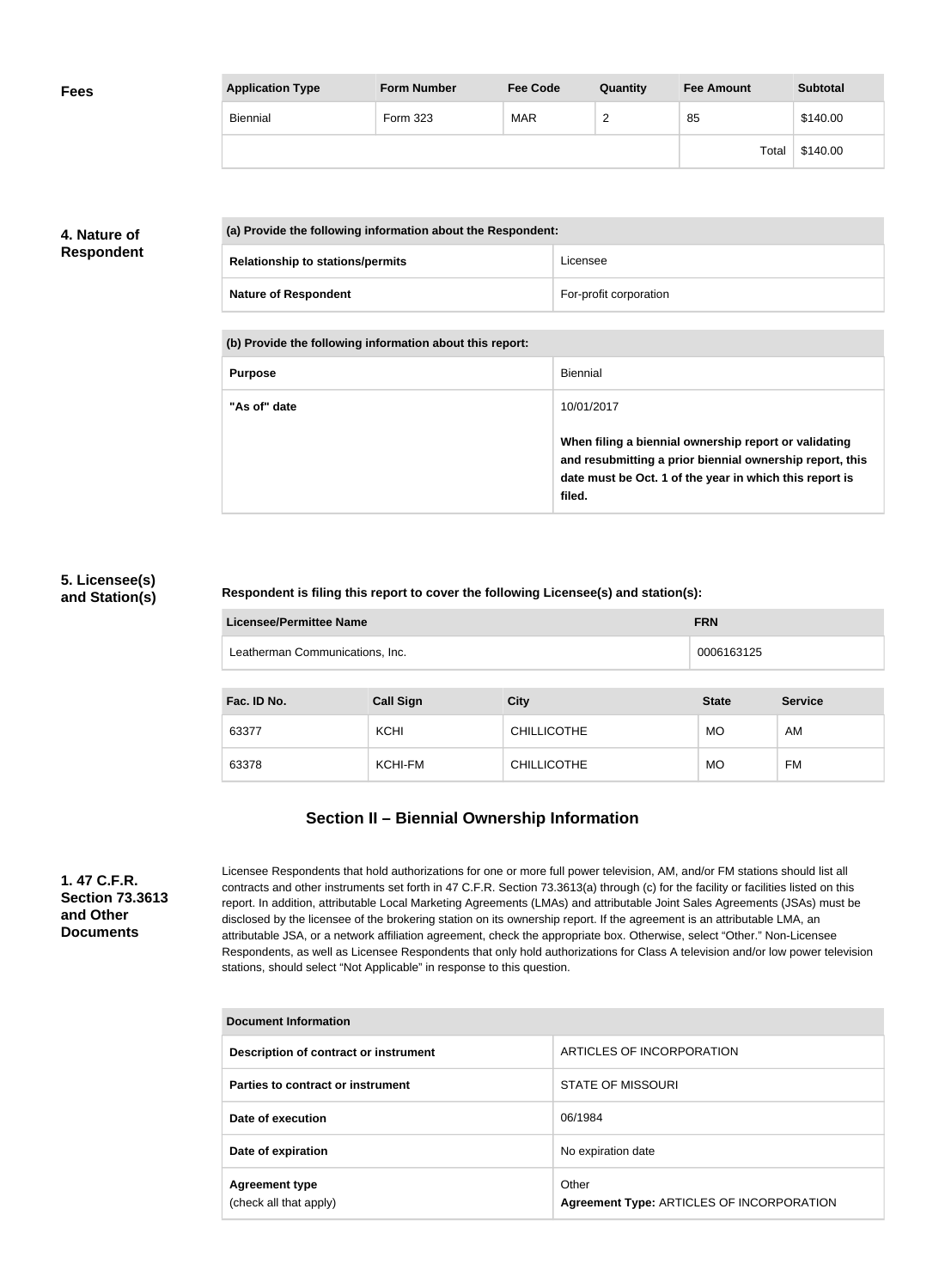| <b>Document Information</b>                     |                                                                           |  |
|-------------------------------------------------|---------------------------------------------------------------------------|--|
| Description of contract or instrument           | AMENDMENT OF ARTICLES OF INCORPORATION                                    |  |
| Parties to contract or instrument               | <b>STATE OF MISSOURI</b>                                                  |  |
| Date of execution                               | 04/2000                                                                   |  |
| Date of expiration                              | No expiration date                                                        |  |
| <b>Agreement type</b><br>(check all that apply) | Other<br>Agreement Type: AMENDMENT OF ARTICLES OF<br><b>INCORPORATION</b> |  |

#### **Document Information**

| Description of contract or instrument           | <b>BYLAWS</b>                          |
|-------------------------------------------------|----------------------------------------|
| Parties to contract or instrument               | <b>SHAREHOLDERS</b>                    |
| Date of execution                               | 06/1984                                |
| Date of expiration                              | No expiration date                     |
| <b>Agreement type</b><br>(check all that apply) | Other<br><b>Agreement Type: BYLAWS</b> |

#### **2. Ownership Interests**

**(a)** Ownership Interests. This Question requires Respondents to enter detailed information about ownership interests by generating a series of subforms. Answer each question on each subform. The first subform listing should be for the Respondent itself. If the Respondent is not a natural person, also list each of the officers, directors, stockholders, non-insulated partners, non-insulated members, and any other persons or entities with a direct attributable interest in the Respondent pursuant to the standards set forth in 47 C.F.R. Section 73.3555. (A "direct" interest is one that is not held through any intervening companies or entities.) List each interest holder with a direct attributable interest in the Respondent separately.

Leave the percentage of total assets (Equity Debt Plus) field blank for an interest holder unless that interest holder has an attributable interest in the Respondent solely on the basis of the Commission's Equity Debt Plus attribution standard, 47 C.F.R. Section 73.3555, Note 2(i).

In the case of vertical or indirect ownership structures, list only those interests in the Respondent that also represent an attributable interest in the Licensee(s) for which the report is being submitted.

Entities that are part of an organizational structure that includes holding companies or other forms of indirect ownership must file separate ownership reports. In such a structure do not report, or file a separate report for, any interest holder that does not have an attributable interest in the Licensee(s) for which the report is being submitted.

Please see the Instructions for further detail concerning interests that must be reported in response to this question.

The Respondent must provide an FCC Registration Number for each interest holder reported in response to this question. Please see the Instructions for detailed information and guidance concerning this requirement.

| ,,,,,,,,,,,,,,,,,,,,,,,,,,,,, |                                     |             |
|-------------------------------|-------------------------------------|-------------|
| <b>FRN</b>                    | 0006163125                          |             |
| <b>Entity Name</b>            | Leatherman Communications, Inc.     |             |
| <b>Address</b>                | PO Box                              | 227         |
|                               | <b>Street 1</b>                     |             |
|                               | <b>Street 2</b>                     |             |
|                               | City                                | Chillicothe |
|                               | State ("NA" if non-U.S.<br>address) | MT          |
|                               | <b>Zip/Postal Code</b>              | 64601       |
|                               |                                     |             |

**Ownership Information**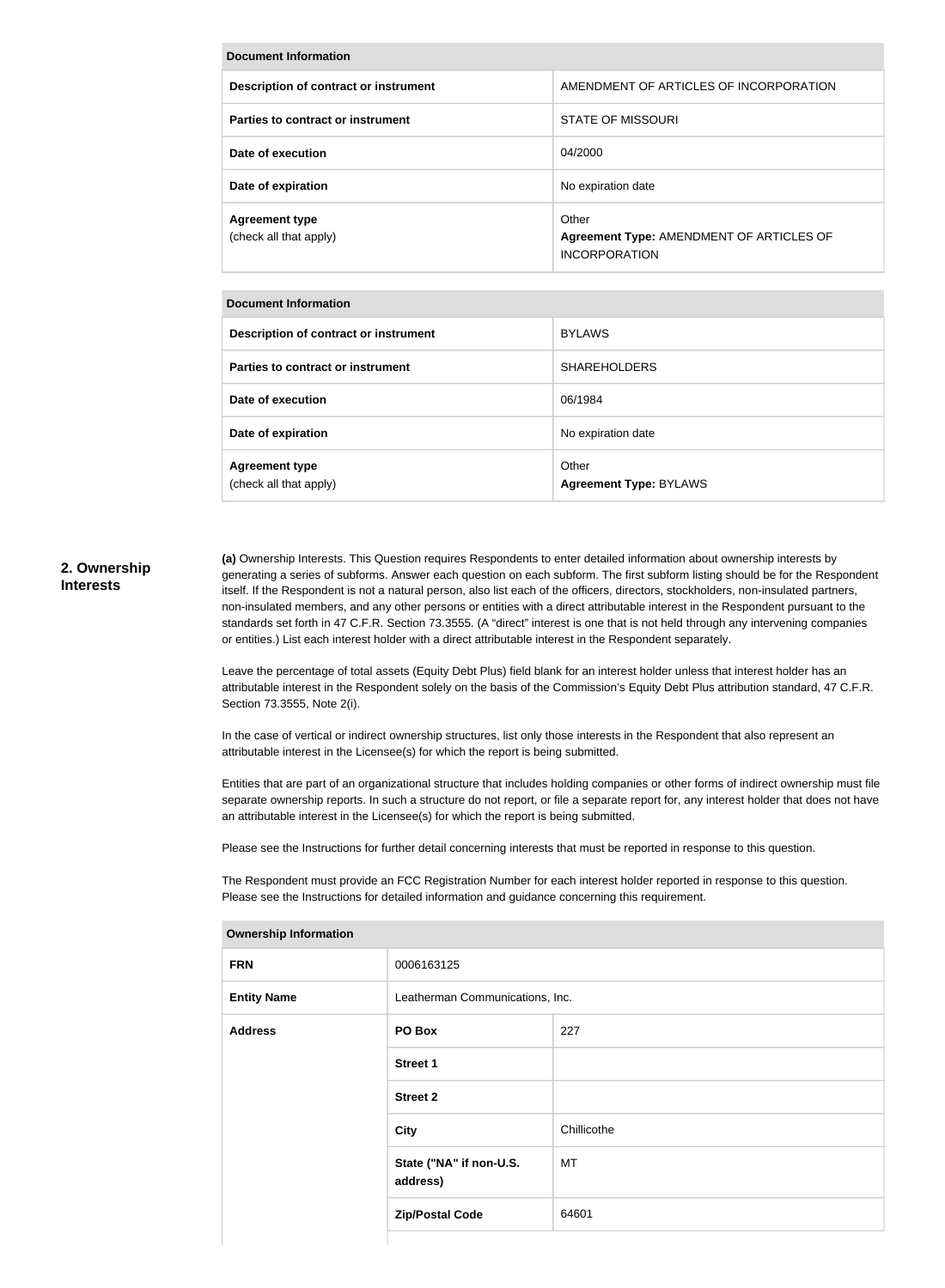|                                                                                      | Country (if non-U.S.<br>address)                        | <b>United States</b> |                            |
|--------------------------------------------------------------------------------------|---------------------------------------------------------|----------------------|----------------------------|
| <b>Listing Type</b>                                                                  | Respondent                                              |                      |                            |
| <b>Positional Interests</b><br>(check all that apply)                                | Respondent                                              |                      |                            |
| <b>Tribal Nation or Tribal</b><br><b>Entity</b>                                      | Interest holder is not a Tribal nation or Tribal entity |                      |                            |
| <b>Interest Percentages</b><br>(enter percentage values<br>from 0.0 to 100.0)        | <b>Voting</b>                                           | 0.0%                 | <b>Jointly Held?</b><br>No |
|                                                                                      | <b>Equity</b>                                           | 0.0%                 |                            |
|                                                                                      | <b>Total assets (Equity Debt</b><br>Plus)               | 0.0%                 |                            |
| Does interest holder have an attributable interest in one or more broadcast stations |                                                         | <b>No</b>            |                            |

**that do not appear on this report?**

| <b>Ownership Information</b>                                                                                                     |                                           |                        |                            |  |
|----------------------------------------------------------------------------------------------------------------------------------|-------------------------------------------|------------------------|----------------------------|--|
| <b>FRN</b>                                                                                                                       | 0019894922                                |                        |                            |  |
| <b>Name</b>                                                                                                                      | Patricia L. Leatherman                    |                        |                            |  |
| <b>Address</b>                                                                                                                   | PO Box                                    | 227                    |                            |  |
|                                                                                                                                  | <b>Street 1</b>                           |                        |                            |  |
|                                                                                                                                  | <b>Street 2</b>                           |                        |                            |  |
|                                                                                                                                  | <b>City</b>                               | Chillicothe            |                            |  |
|                                                                                                                                  | State ("NA" if non-U.S.<br>address)       | <b>MO</b>              |                            |  |
|                                                                                                                                  | <b>Zip/Postal Code</b>                    | 64601                  |                            |  |
|                                                                                                                                  | Country (if non-U.S.<br>address)          | <b>United States</b>   |                            |  |
| <b>Listing Type</b>                                                                                                              | Other Interest Holder                     |                        |                            |  |
| <b>Positional Interests</b><br>(check all that apply)                                                                            | Officer, Director                         |                        |                            |  |
| Citizenship, Gender,                                                                                                             | <b>Citizenship</b>                        | <b>US</b>              |                            |  |
| <b>Ethnicity, and Race</b><br><b>Information (Natural</b>                                                                        | Gender                                    | Female                 |                            |  |
| <b>Persons Only)</b>                                                                                                             | <b>Ethnicity</b>                          | Not Hispanic or Latino |                            |  |
|                                                                                                                                  | Race                                      | White                  |                            |  |
| <b>Interest Percentages</b><br>(enter percentage values                                                                          | Voting                                    | 0.0%                   | <b>Jointly Held?</b><br>No |  |
| from 0.0 to 100.0)                                                                                                               | <b>Equity</b>                             | 0.0%                   |                            |  |
|                                                                                                                                  | <b>Total assets (Equity Debt</b><br>Plus) | 0.0%                   |                            |  |
| Does interest holder have an attributable interest in one or more broadcast stations<br>No<br>that do not appear on this report? |                                           |                        |                            |  |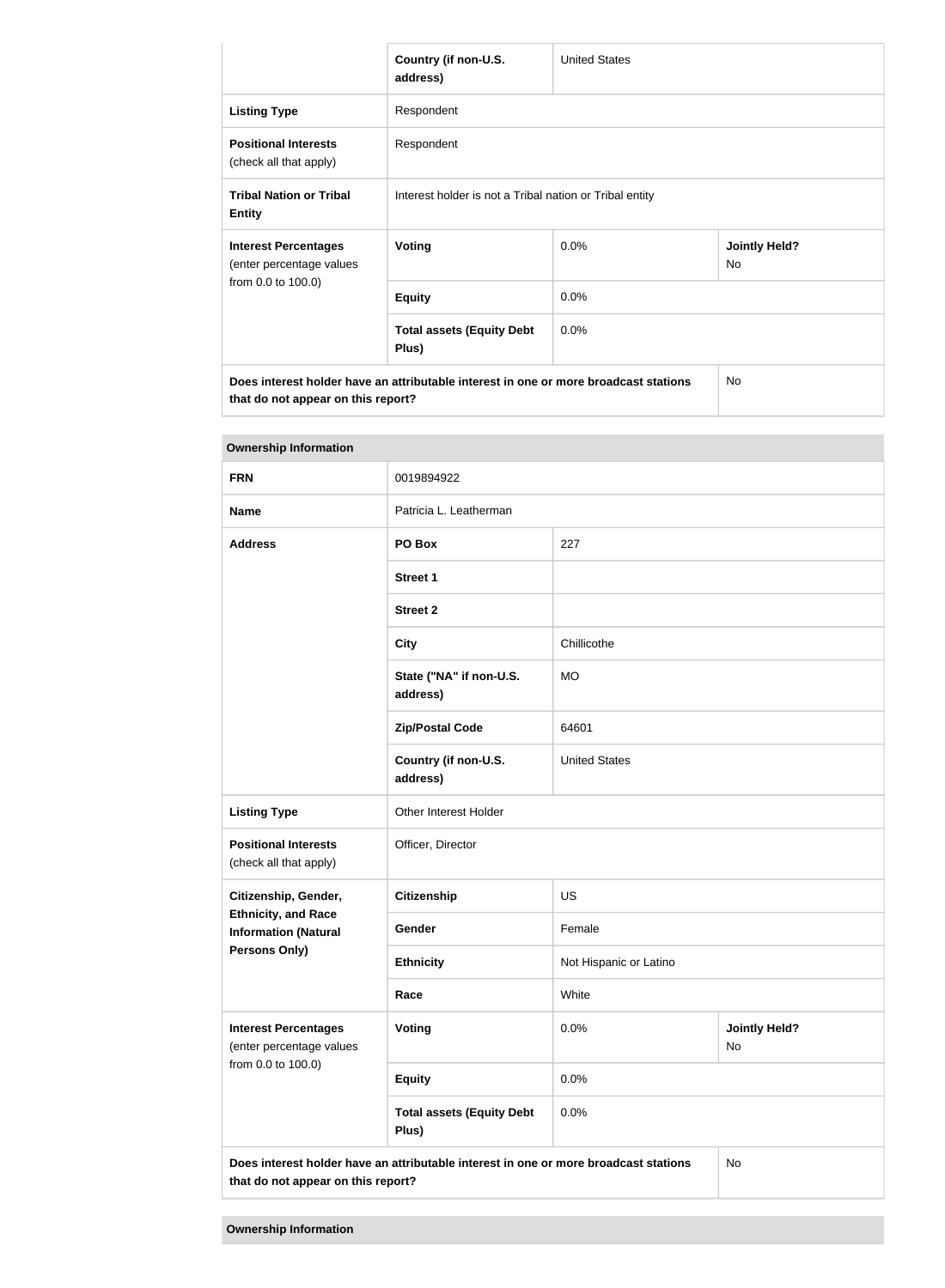| <b>FRN</b>                                                                                                                                                                                                  | 0003775491                                |                        |                            |  |
|-------------------------------------------------------------------------------------------------------------------------------------------------------------------------------------------------------------|-------------------------------------------|------------------------|----------------------------|--|
| <b>Name</b>                                                                                                                                                                                                 | Daniel D. Leatherman                      |                        |                            |  |
| <b>Address</b>                                                                                                                                                                                              | PO Box                                    | 227                    |                            |  |
|                                                                                                                                                                                                             | <b>Street 1</b>                           |                        |                            |  |
|                                                                                                                                                                                                             | <b>Street 2</b>                           |                        |                            |  |
|                                                                                                                                                                                                             | <b>City</b>                               | Chillicothe            |                            |  |
|                                                                                                                                                                                                             | State ("NA" if non-U.S.<br>address)       | <b>MO</b>              |                            |  |
|                                                                                                                                                                                                             | <b>Zip/Postal Code</b>                    | 64601                  |                            |  |
|                                                                                                                                                                                                             | Country (if non-U.S.<br>address)          | <b>United States</b>   |                            |  |
| <b>Listing Type</b>                                                                                                                                                                                         | Other Interest Holder                     |                        |                            |  |
| <b>Positional Interests</b><br>(check all that apply)                                                                                                                                                       | Officer, Director, Stockholder            |                        |                            |  |
| Citizenship, Gender,                                                                                                                                                                                        | <b>Citizenship</b>                        | <b>US</b>              |                            |  |
| <b>Ethnicity, and Race</b><br><b>Information (Natural</b>                                                                                                                                                   | Gender                                    | Male                   |                            |  |
| Persons Only)                                                                                                                                                                                               | <b>Ethnicity</b>                          | Not Hispanic or Latino |                            |  |
|                                                                                                                                                                                                             | Race                                      | White                  |                            |  |
| <b>Interest Percentages</b><br>(enter percentage values<br>from 0.0 to 100.0)                                                                                                                               | <b>Voting</b>                             | 100.0%                 | <b>Jointly Held?</b><br>No |  |
|                                                                                                                                                                                                             | <b>Equity</b>                             | 100.0%                 |                            |  |
|                                                                                                                                                                                                             | <b>Total assets (Equity Debt</b><br>Plus) | 100.0%                 |                            |  |
| Does interest holder have an attributable interest in one or more broadcast stations<br>No<br>that do not appear on this report?                                                                            |                                           |                        |                            |  |
|                                                                                                                                                                                                             |                                           |                        |                            |  |
| (b) Respondent certifies that any interests, including equity, financial, or voting<br>Yes<br>interests, not reported in this filing are non-attributable.<br>If "No," submit as an exhibit an explanation. |                                           |                        |                            |  |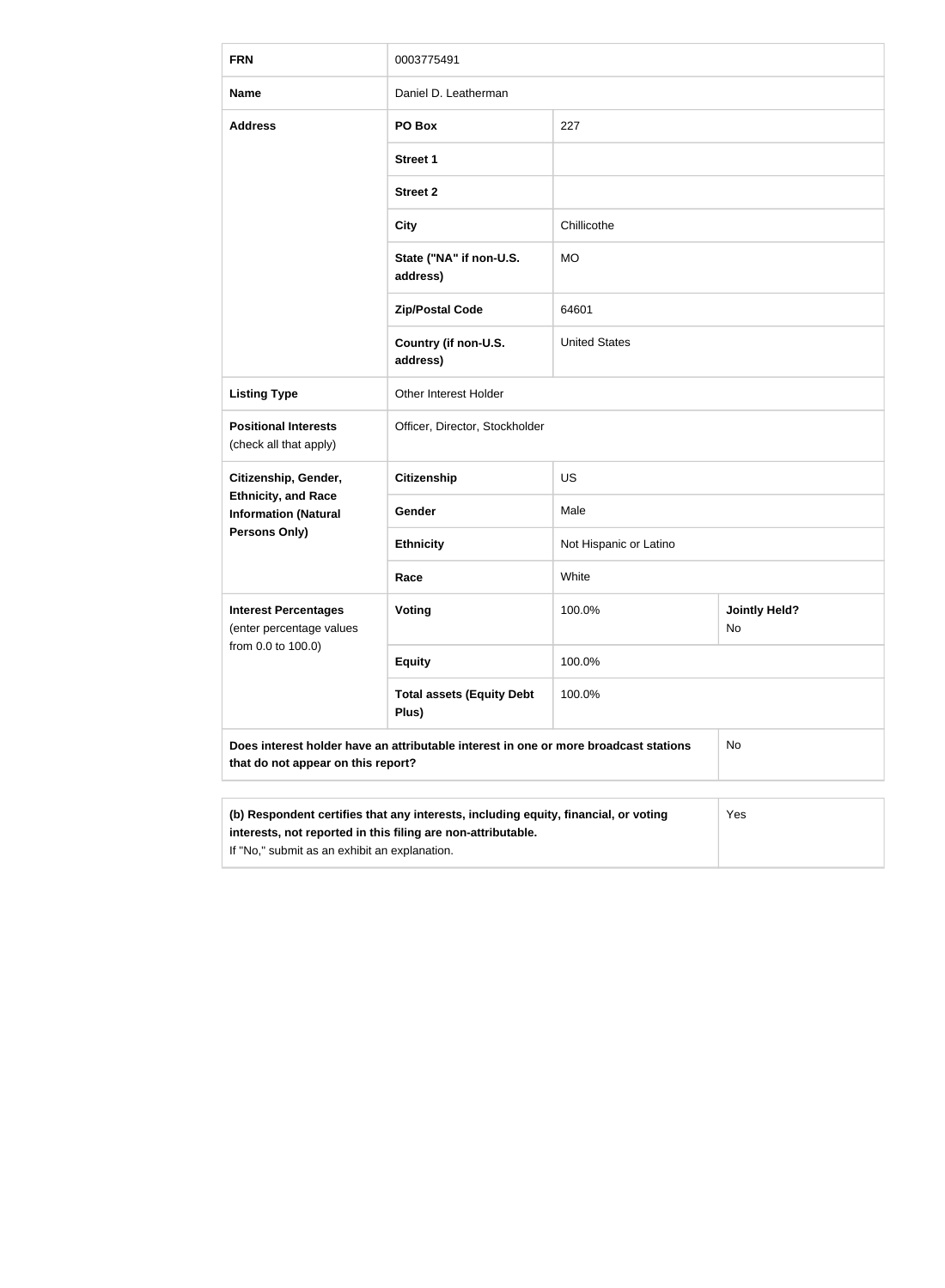

**(d) Are any of the individuals listed as an attributable interest holder in the Respondent married to each other or related to each other as parentchild or as siblings?** Yes

If "Yes," provide the following information for each such the relationship.

| <b>Fallilly INGIQUUISHIPS</b> |            |             |                       |
|-------------------------------|------------|-------------|-----------------------|
| <b>FRN</b>                    | 0003775491 | <b>Name</b> | Daniel D Leatherman   |
| <b>FRN</b>                    | 0019894922 | <b>Name</b> | Patricia L Leatherman |
| Relationship                  | Spouses    |             |                       |

#### **Family Relationships**

| (e) Is Respondent seeking an attribution exemption for any officer or director with | No |
|-------------------------------------------------------------------------------------|----|
| duties wholly unrelated to the Licensee(s)?                                         |    |

If "Yes," complete the information in the required fields and submit an Exhibit fully describing that individual's duties and responsibilities, and explaining why that individual should not be attributed an interest.

Attach a flowchart or similar document showing the Licensee's vertical ownership structure including the Licensee and all entities that have attributable interests in the Licensee. Licensees with a single parent entity may provide a brief explanatory textual Exhibit in lieu of a flowchart or similar document. Licensees without parent entities should so indicate in a textual Exhibit.

**Non-Licensee Respondents should select "N/A" in response to this question.**